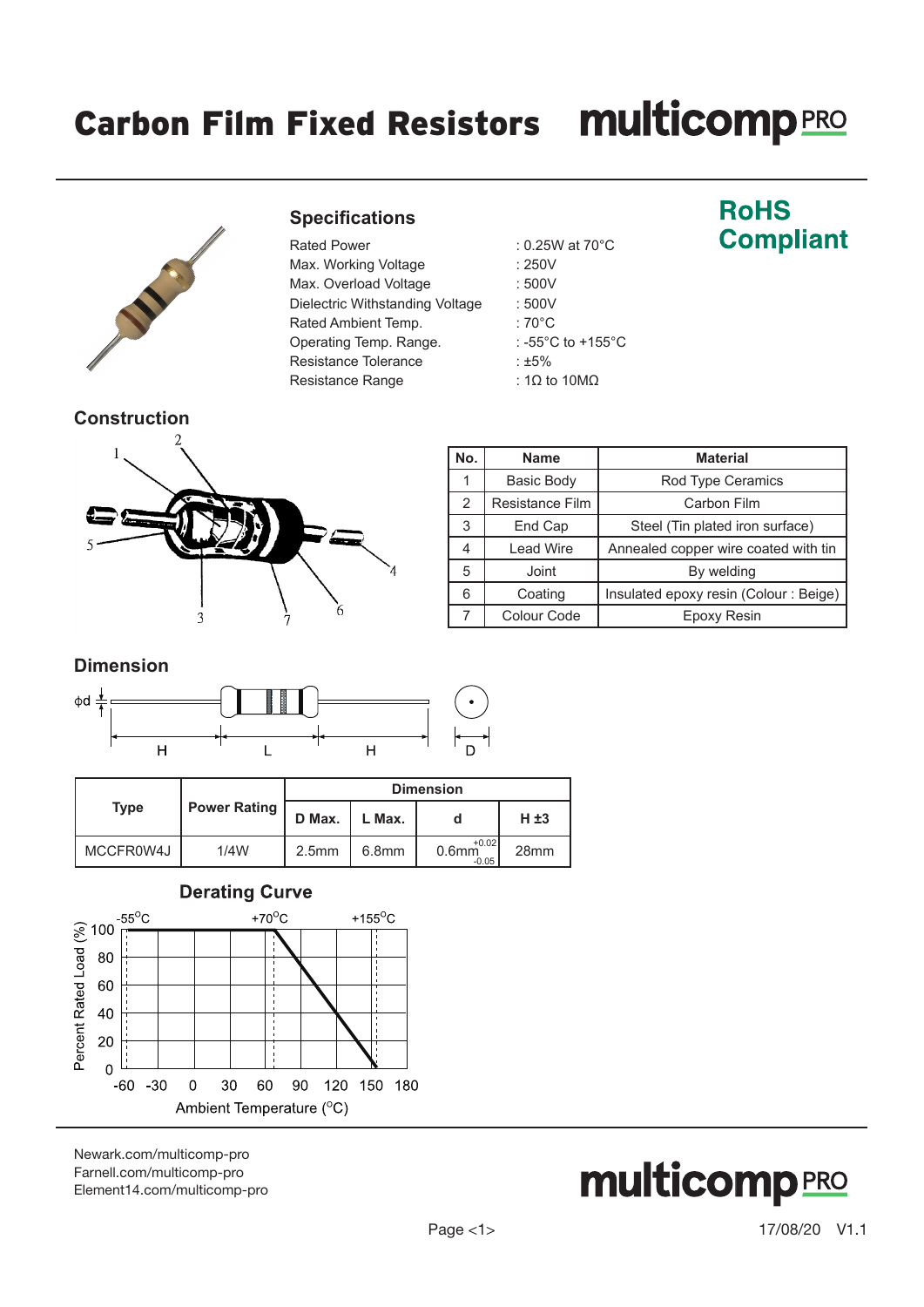#### **Characteristics**

| <b>Characteristics</b>                                                                                                        | Limits                                                                                                                   |                | Test Methods (JIS C 5201-1)                                                                                                                                                                                                                                                                                                                                                                                                         |  |  |
|-------------------------------------------------------------------------------------------------------------------------------|--------------------------------------------------------------------------------------------------------------------------|----------------|-------------------------------------------------------------------------------------------------------------------------------------------------------------------------------------------------------------------------------------------------------------------------------------------------------------------------------------------------------------------------------------------------------------------------------------|--|--|
| DC resistance                                                                                                                 | Must be within the specified<br>tolerance                                                                                |                | The limit of error of measuring apparatus shall not<br>exceed allowable range or 5% of resistance tolerance                                                                                                                                                                                                                                                                                                                         |  |  |
| <b>Insulation Resistance</b>                                                                                                  | Insulation resistance is<br>10,000MΩ Min                                                                                 |                | Resistors shall be clamped in the trough of a 90° metallic<br>V-block or foil method use a metal foil shall be wrapped<br>closely around the body of the resistor. After that shall be<br>tested at DC potential respectively specified in the above<br>list for $60 + 10/-0$ secs.                                                                                                                                                 |  |  |
| Dielectric withstanding<br>voltage                                                                                            | No evidence of flashover<br>mechanical damage, arcing or<br>insulation break down                                        |                | Resistors shall be clamped in the trough of a 90° metallic<br>V-block or foil method use a metal foil shall be wrapped<br>closely around the body of the resistor. After that shall be<br>tested at AC potential respectively specified in the table 1.<br>for $60 + 10/-0$ secs.                                                                                                                                                   |  |  |
|                                                                                                                               | <b>Resistance Range</b>                                                                                                  | TCR (PPM/°C)   | Natural resistance change per temperature degree                                                                                                                                                                                                                                                                                                                                                                                    |  |  |
|                                                                                                                               | ≤10Ω                                                                                                                     | 0 to $±350$    | centigrade.<br>$R2-R1$                                                                                                                                                                                                                                                                                                                                                                                                              |  |  |
| Temperature coefficient                                                                                                       | 11 $\Omega$ to 99K                                                                                                       | 0 to $-450$    | $\times$ 10 <sup>6</sup> (PPM/°C<br>$R1(t2-t1)$                                                                                                                                                                                                                                                                                                                                                                                     |  |  |
|                                                                                                                               | 100K to 1M                                                                                                               | 0 to -700      | R1: Resistance value at room temperature (t1)                                                                                                                                                                                                                                                                                                                                                                                       |  |  |
|                                                                                                                               | 1.1M to 10M                                                                                                              | $0$ to $-1500$ | R2: Resistance value at room temperature plus 100°C (t2)                                                                                                                                                                                                                                                                                                                                                                            |  |  |
| Resistance change rate is<br>$\pm$ (1% + 0.05 $\Omega$ ) max. with no<br>Short time overload<br>evidence of mechanical damage |                                                                                                                          |                | Permanent resistance change after the application of<br>a potential of 2.5 times RCWV for 5 seconds                                                                                                                                                                                                                                                                                                                                 |  |  |
| Terminal strength                                                                                                             | No evidence of mechanical<br>damage                                                                                      |                | <b>Direct load:</b><br>Resistance to a 2.5kg direct load for 10 seconds in the<br>direction of the longitudinal axis of the terminal leads.<br><b>Twist test:</b><br>Terminal leads shall be bent through 90° at a point of about<br>6mm from the body of the resistor and shall be rotated<br>through 360° about the original axis of the bent terminal in<br>alternating direction for a total of 3 rotations                     |  |  |
| Solderability<br>95% coverage minimum                                                                                         |                                                                                                                          |                | The area covered with a new, smooth clean, shiny and<br>continuous surface free from concentrated pinholes.<br>Test temperature of solder<br>: 245 $^{\circ}$ C ±3 $^{\circ}$ C<br>Dwell time in solder<br>: 2 to 3 seconds                                                                                                                                                                                                         |  |  |
| Soldering temp.<br>reference                                                                                                  | Electrical characteristics shall be<br>satisfied. Without distinct<br>deformation in appearance.<br>(95 % coverage Min.) |                | The leads immersed into solder bath to 3.2 to 4.8 mm.<br>from the body. Permanent resistance change shall be<br>checked.<br>Wave soldering condition: (2 cycles Max.)<br>Pre-heat: $100 \sim 120^{\circ}$ C, $30 \pm 5$ sec.<br>Suggestion solder temp.: $235 \approx 255^{\circ}$ C, 10 sec. (Max.)<br>Peak temp.: 260°C<br>Hand soldering condition:<br>Hand Soldering bit temp.: 380 ±10°C<br>Dwell time in solder: 3 +1/-0 sec. |  |  |
| Resistance to soldering<br>heat                                                                                               | Resistance change rate is<br>$\pm$ (1% +0.05 $\Omega$ ) Max. with no<br>evidence of mechanical damage.                   |                | Permanent resistance change when leads immersed to 3.2<br>to 4.8 mm from the body in $350^{\circ}$ C $\pm$ 10°C solder for<br>$3 \pm 0.5$ seconds                                                                                                                                                                                                                                                                                   |  |  |

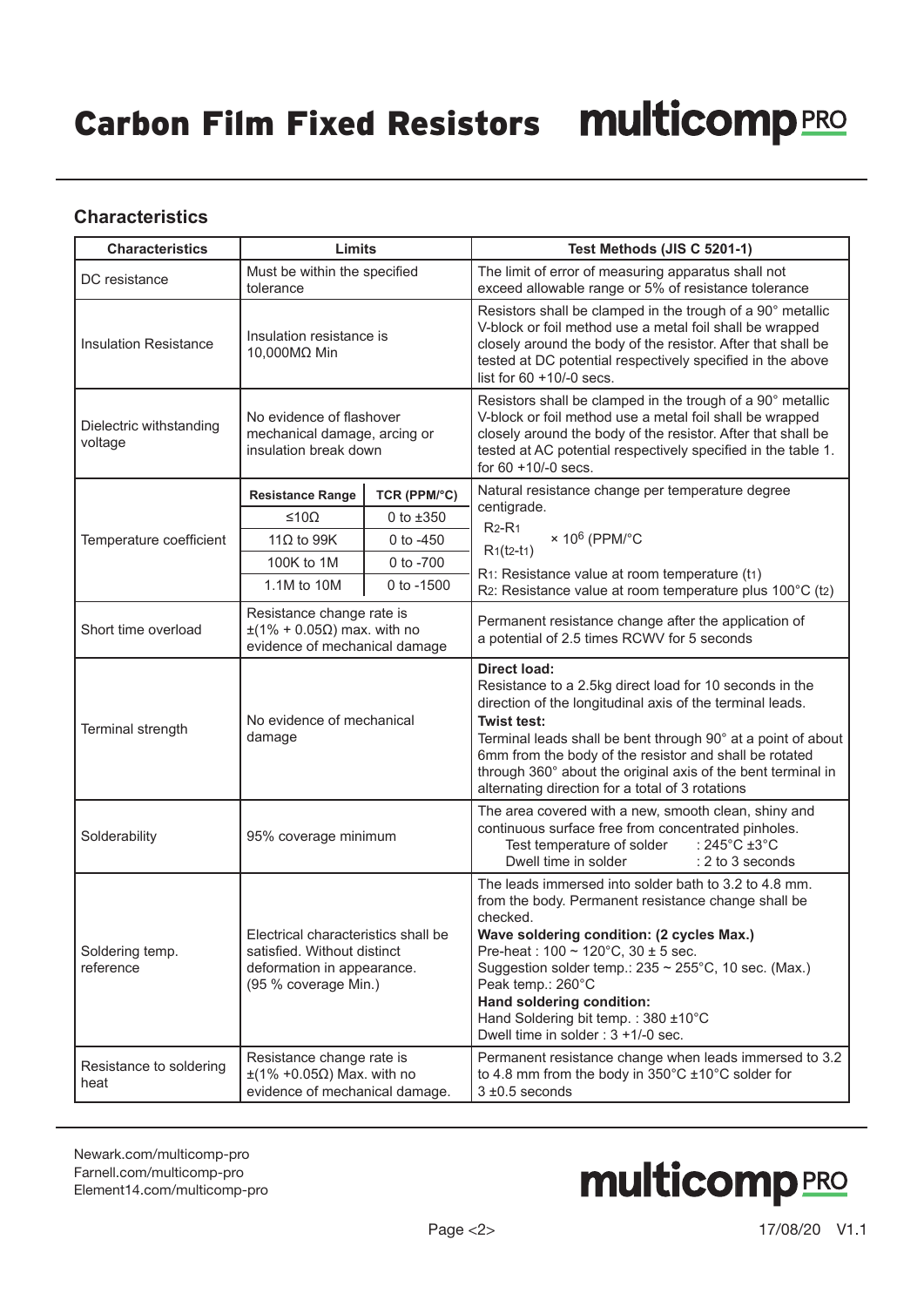| <b>Characteristics</b> | Limits                                                                                       | Test Methods (JIS C 5201-1)                                                                                                                                                                             |  |  |  |
|------------------------|----------------------------------------------------------------------------------------------|---------------------------------------------------------------------------------------------------------------------------------------------------------------------------------------------------------|--|--|--|
|                        |                                                                                              | Resistance change after continuous 5 cycles for duty<br>shown below:                                                                                                                                    |  |  |  |
|                        |                                                                                              | <b>Step</b><br><b>Temperature</b><br><b>Time</b>                                                                                                                                                        |  |  |  |
| Temperature cycling    | Resistance change rate is<br>$\pm$ (1% + 0.05 $\Omega$ ) max. with no                        | -55 $^{\circ}$ C $\pm$ 3 $^{\circ}$ C<br>30 minutes                                                                                                                                                     |  |  |  |
|                        | evidence of mechanical damage                                                                | $\overline{2}$<br>Room temperature<br>10 to 15 minutes                                                                                                                                                  |  |  |  |
|                        |                                                                                              | 3<br>+155 $\degree$ C ±2 $\degree$ C<br>30 minutes                                                                                                                                                      |  |  |  |
|                        |                                                                                              | 10 to 15 minutes<br>Room temperature<br>4                                                                                                                                                               |  |  |  |
| Vibration              | Resistance change rate is<br>$±$ (1% + 0.05Ω) Max.                                           | 55Hz, 3 planes 2hrs each<br>Total amplitude = 1.5mm                                                                                                                                                     |  |  |  |
| Load life in humidity  | $\Delta$ R/R<br><b>Resistance value</b><br>±3%<br>Normal<br>$<$ 100 $k\Omega$<br>Type<br>±5% | Resistance change after 1,000 hours operating at RCWV<br>with duty cycle of (1.5 hours "on", 0.5 hour "off") in a<br>humidity test chamber controlled at 40°C ± 2°C<br>and 90 to 95 % relative humidity |  |  |  |
| Load life              | $\Delta$ R/R<br><b>Resistance value</b><br>±2%<br>Normal<br>$<$ 56KQ<br>Type<br>±3%          | Permanent resistance change after 1000 hours<br>operating at RCWV with duty cycle of (1.5 hours "ON",<br>0.5 hour "OFF") at 70°C ±2°C ambient                                                           |  |  |  |
| Resistance to solvent  | No deterioration of protective<br>coatings and markings                                      | Specimens shall be immersed in a bath of trichroethane<br>completely for 3 minutes with ultrasonic                                                                                                      |  |  |  |

RCWV = Rated continuous working Voltage =  $\sqrt{\text{Rated Power x}$  Resistance Value

#### **Part Number Table**

| <b>Description</b> | <b>Resistance</b> | <b>Part Number</b> | <b>Description</b>                    | <b>Resistance</b>                                    | <b>Part Number</b> |
|--------------------|-------------------|--------------------|---------------------------------------|------------------------------------------------------|--------------------|
|                    | 0Ω                | MCZOT0W400000A50   |                                       | $3.9\Omega$                                          | MCCFR0W4J039JA50   |
|                    | $0.5\Omega$       | MCCFR0W4J050KA50   |                                       | 4.3 <omega< td=""><td>MCCFR0W4J0435A50</td></omega<> | MCCFR0W4J0435A50   |
|                    | 1 $\Omega$        | MCCFR0W4J010JA50   |                                       | 4.3 <omega< td=""><td>MCCFR0W4J043JA50</td></omega<> | MCCFR0W4J043JA50   |
|                    | $1.1\Omega$       | MCCFR0W4J011JA50   |                                       | $4.7\Omega$                                          | MCCFR0W4J047JA50   |
|                    | 1.2 $\Omega$      | MCCFR0W4J012JA50   |                                       | $5.1\Omega$                                          | MCCFR0W4J051JA50   |
|                    | $1.3\Omega$       | MCCFR0W4J013JA50   |                                       | $5.6\Omega$                                          | MCCFR0W4J056JA50   |
|                    | $1.4\Omega$       | MCCFR0W4J016JA50   | Carbon Film Fixed<br><b>Resistors</b> | $6.2\Omega$                                          | MCCFR0W4J062JA50   |
| Carbon Film Fixed  | $1.5\Omega$       | MCCFR0W4J015JA50   |                                       | $6.8\Omega$                                          | MCCFR0W4J068JA50   |
| <b>Resistors</b>   | $1.8\Omega$       | MCCFR0W4J018JA50   |                                       | $7.5\Omega$                                          | MCCFR0W4J075JA50   |
|                    | $2\Omega$         | MCCFR0W4J020JA50   |                                       | $8.2\Omega$                                          | MCCFR0W4J082JA50   |
|                    | $2.2\Omega$       | MCCFR0W4J022JA50   |                                       | $9.1\Omega$                                          | MCCFR0W4J091JA50   |
|                    | $2.4\Omega$       | MCCFR0W4J024JA50   |                                       | $10\Omega$                                           | MCCFR0W4J0100A50   |
|                    | $2.7\Omega$       | MCCFR0W4J027JA50   |                                       | $11\Omega$                                           | MCCFR0W4J0110A50   |
|                    | $3\Omega$         | MCCFR0W4J030JA50   |                                       | $12\Omega$                                           | MCCFR0W4J0120A50   |
|                    | $3.3\Omega$       | MCCFR0W4J033JA50   |                                       | $13\Omega$                                           | MCCFR0W4J0130A50   |
|                    | $3.6\Omega$       | MCCFR0W4J036JA50   |                                       | 15 $\Omega$                                          | MCCFR0W4J0150A50   |

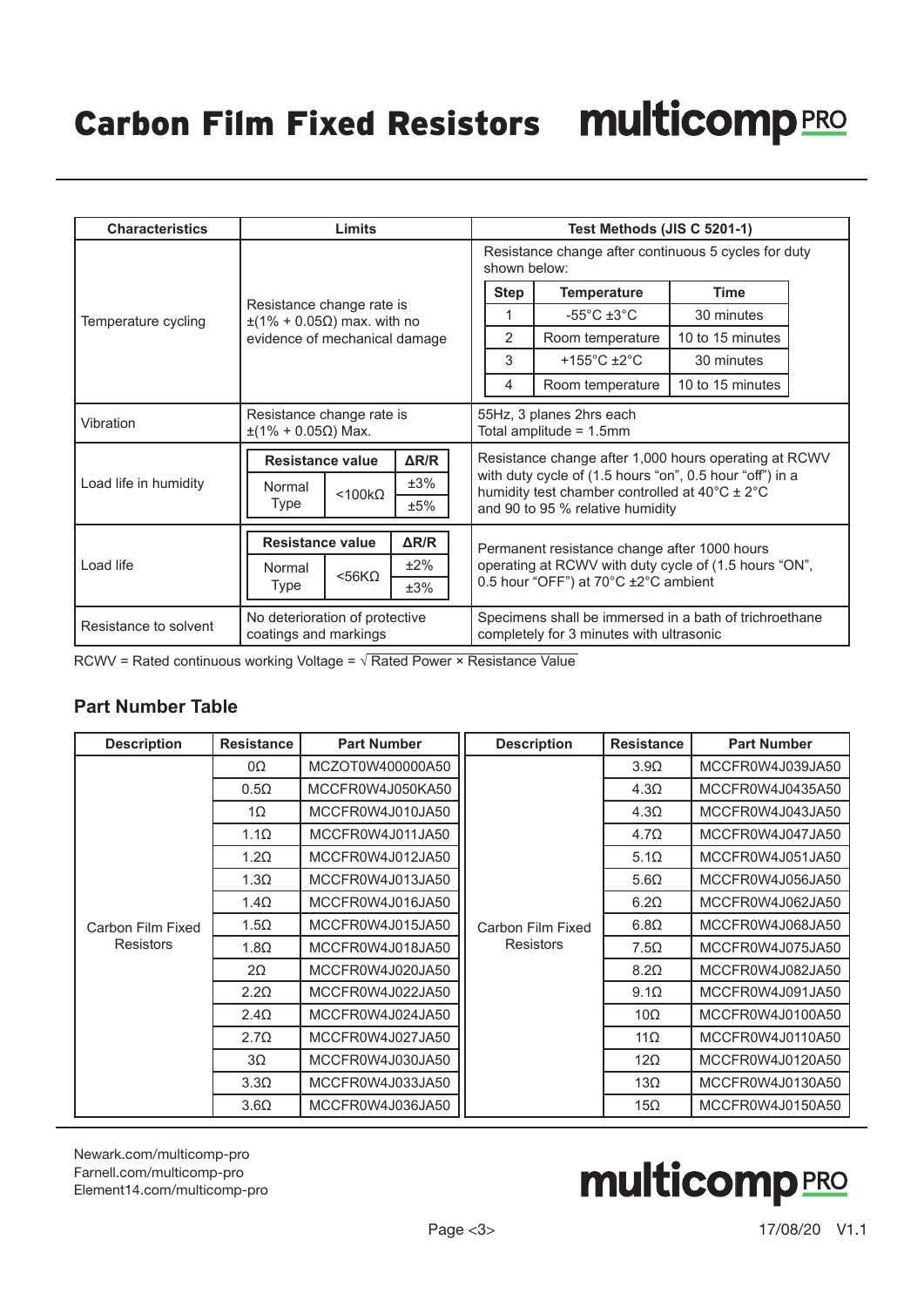## Carbon Film Fixed Resistors multicomp PRO

| <b>Description</b>                    | <b>Resistance</b>                                                 | <b>Part Number</b> | <b>Description</b>                    | <b>Resistance</b> | <b>Part Number</b> |
|---------------------------------------|-------------------------------------------------------------------|--------------------|---------------------------------------|-------------------|--------------------|
|                                       | $16\Omega$                                                        | MCCFR0W4J0160A50   |                                       | $680\Omega$       | MCCFR0W4J0681A50   |
|                                       | $18\Omega$                                                        | MCCFR0W4J0180A50   |                                       | $750\Omega$       | MCCFR0W4J0751A50   |
|                                       | $20\Omega$                                                        | MCCFR0W4J0200A50   |                                       | 820Ω              | MCCFR0W4J0821A50   |
|                                       | $22\Omega$                                                        | MCCFR0W4J0220A50   |                                       | $910\Omega$       | MCCFR0W4J0911A50   |
|                                       | $24\Omega$                                                        | MCCFR0W4J0240A50   |                                       | $1k\Omega$        | MCCFR0W4J0102A50   |
|                                       | $27\Omega$                                                        | MCCFR0W4J0270A50   |                                       | $1.1k\Omega$      | MCCFR0W4J0112A50   |
|                                       | $30\Omega$                                                        | MCCFR0W4J0300A50   |                                       | $1.2k\Omega$      | MCCFR0W4J0122A50   |
|                                       | $33\Omega$                                                        | MCCFR0W4J0330A50   |                                       | $1.3k\Omega$      | MCCFR0W4J0132A50   |
|                                       | $36\Omega$                                                        | MCCFR0W4J0360A50   |                                       | $1.5k\Omega$      | MCCFR0W4J0152A50   |
|                                       | $39\Omega$                                                        | MCCFR0W4J0390A50   |                                       | $1.6k\Omega$      | MCCFR0W4J0162A50   |
|                                       | $43\Omega$                                                        | MCCFR0W4J0430A50   |                                       | $1.8k\Omega$      | MCCFR0W4J0182A50   |
|                                       | $47\Omega$                                                        | MCCFR0W4J0470A50   |                                       | $2k\Omega$        | MCCFR0W4J0202A50   |
|                                       | 51 $\Omega$                                                       | MCCFR0W4J0510A50   |                                       | $2.2k\Omega$      | MCCFR0W4J0222A50   |
|                                       | 56 $\Omega$                                                       | MCCFR0W4J0560A50   |                                       | $2.4k\Omega$      | MCCFR0W4J0242A50   |
|                                       | $62 \Omega$                                                       | MCCFR0W4J0620A50   |                                       | $2.7k\Omega$      | MCCFR0W4J0272A50   |
|                                       | $68\Omega$                                                        | MCCFR0W4J0680A50   |                                       | $3k\Omega$        | MCCFR0W4J0302A50   |
|                                       | $75\Omega$                                                        | MCCFR0W4J0750A50   |                                       | $3.3k\Omega$      | MCCFR0W4J0332A50   |
|                                       | $82\Omega$                                                        | MCCFR0W4J0820A50   | Carbon Film Fixed<br><b>Resistors</b> | $3.6k\Omega$      | MCCFR0W4J0362A50   |
|                                       | $91\Omega$                                                        | MCCFR0W4J0910A50   |                                       | $3.9k\Omega$      | MCCFR0W4J0392A50   |
| Carbon Film Fixed<br><b>Resistors</b> | $100\Omega$                                                       | MCCFR0W4J0101A50   |                                       | $4.3k\Omega$      | MCCFR0W4J0432A50   |
|                                       | 110 $\Omega$                                                      | MCCFR0W4J0111A50   |                                       | $4.7k\Omega$      | MCCFR0W4J0472A50   |
|                                       | 120Ω                                                              | MCCFR0W4J0121A50   |                                       | $5.1k\Omega$      | MCCFR0W4J0512A50   |
|                                       | $130\Omega$                                                       | MCCFR0W4J0131A50   |                                       | $5.6k\Omega$      | MCCFR0W4J0562A50   |
|                                       | $150\Omega$                                                       | MCCFR0W4J0151A50   |                                       | $6.2k\Omega$      | MCCFR0W4J0622A50   |
|                                       | $160\Omega$                                                       | MCCFR0W4J0161A50   |                                       | $6.8k\Omega$      | MCCFR0W4J0682A50   |
|                                       | $180\Omega$                                                       | MCCFR0W4J0181A50   |                                       | $7.5k\Omega$      | MCCFR0W4J0752A50   |
|                                       | $200\Omega$                                                       | MCCFR0W4J0201A50   |                                       | $8.2k\Omega$      | MCCFR0W4J0822A50   |
|                                       | 220Ω                                                              | MCCFR0W4J0221A50   |                                       | $9.1k\Omega$      | MCCFR0W4J0912A50   |
|                                       | 240Ω                                                              | MCCFR0W4J0241A50   |                                       | $10k\Omega$       | MCCFR0W4J0103A50   |
|                                       | 270Ω                                                              | MCCFR0W4J0271A50   |                                       | $11k\Omega$       | MCCFR0W4J0113A50   |
|                                       | $300\Omega$                                                       | MCCFR0W4J0301A50   |                                       | $12k\Omega$       | MCCFR0W4J0123A50   |
|                                       | $330\Omega$                                                       | MCCFR0W4J0331A50   |                                       | $13k\Omega$       | MCCFR0W4J0133A50   |
|                                       | $360\Omega$<br>$390\Omega$<br>$430\Omega$<br>470Ω<br>$510 \Omega$ | MCCFR0W4J0361A50   |                                       | $15k\Omega$       | MCCFR0W4J0153A50   |
|                                       |                                                                   | MCCFR0W4J0391A50   |                                       | $16k\Omega$       | MCCFR0W4J0163A50   |
|                                       |                                                                   | MCCFR0W4J0431A50   |                                       | $18k\Omega$       | MCCFR0W4J0183A50   |
|                                       |                                                                   | MCCFR0W4J0471A50   |                                       | $20k\Omega$       | MCCFR0W4J0203A50   |
|                                       |                                                                   | MCCFR0W4J0511A50   |                                       | $22k\Omega$       | MCCFR0W4J0223A50   |
|                                       | $560\Omega$                                                       | MCCFR0W4J0561A50   |                                       | $24k\Omega$       | MCCFR0W4J0243A50   |
|                                       | $620\Omega$                                                       | MCCFR0W4J0621A50   |                                       | $27k\Omega$       | MCCFR0W4J0273A50   |